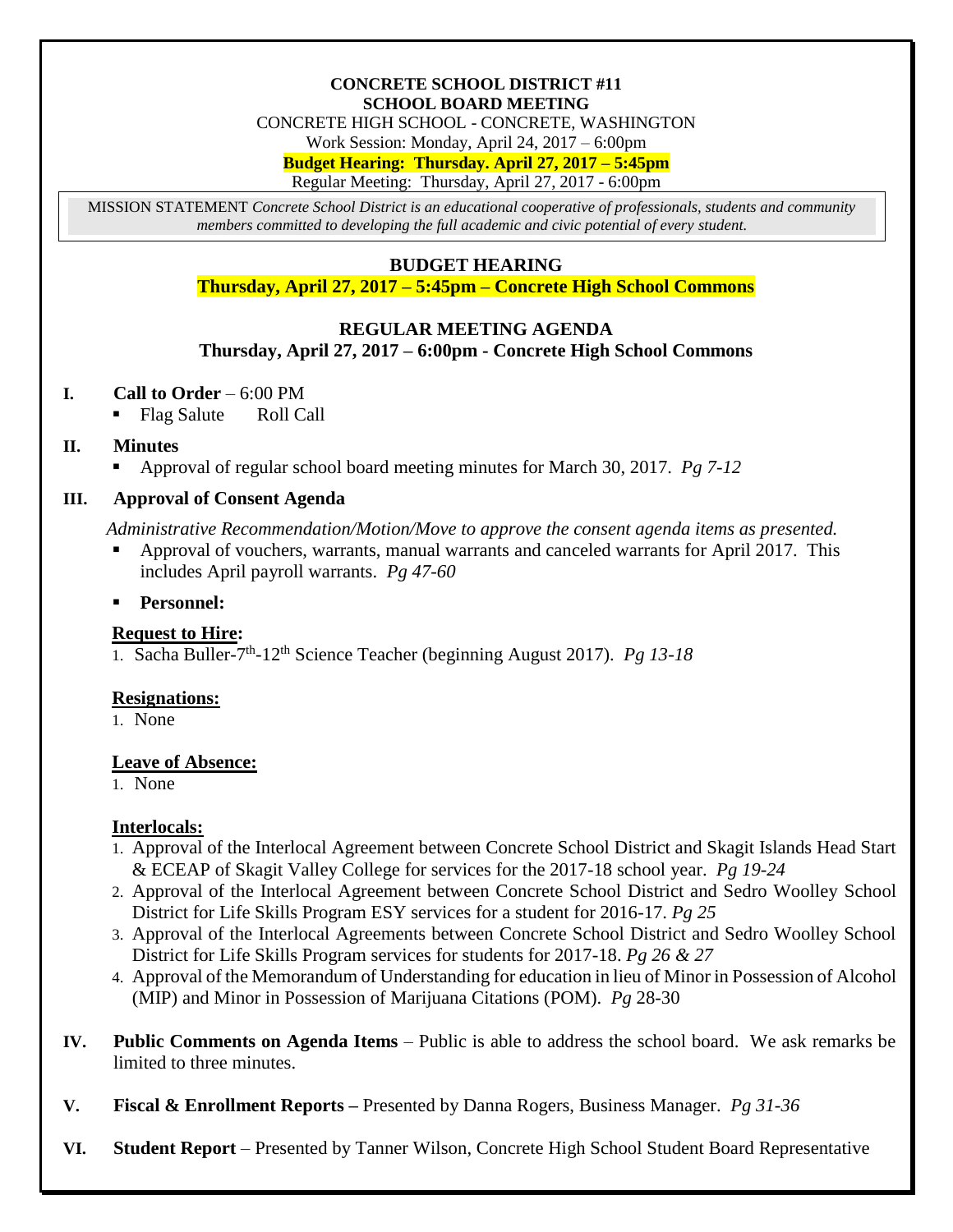## **VII. Superintendent's Report – Barbara Hawkings**

Audit Report

# **VIII. Professional Excellence – Jaci Gallagher, Principal, Concrete Elementary School**

• Paul Bianchini – Family Health  $&$  Fitness Night at Concrete Elementary

### **IX. Old Business**

*A.* None

### **X. New Business**

- *A.* Request approval of an overnight senior field trip to Lake Chelan June  $4<sup>th</sup>$ , 2017–June  $6<sup>th</sup>$ , 2017 – Mike Holbrook. *Administrative Recommendation Action/Motion/Move to request approval for an overnight senior field trip to Lake Chelan June 4th, 2017–June 6th, 2017. Pg 37*
- *B.* Request approval of the first reading of revised policy 4210-Regulation of Dangerous Weapons on School Premises – Barbara Hawkings. *Administrative Recommendation Action/Motion/Move to approve the first reading of revised policy 4210-Regulation of Dangerous Weapons on School Premises. Pg 38-40*
- *C.* Request approval of an increase of \$0.05 in lunch prices for the elementary and high school at the beginning of the 2017-18 school year – Barbara Hawkings. *Administrative Recommendation Action/Motion/Move to approve an increase of \$0.05 in lunch prices for the elementary and high school at the beginning of the 2017-18 school year. Pg 41*
- *D.* Request approval of the 2017-18 certificated staffing proposal Barbara Hawkings. *Administrative Recommendation Action/Motion/Move to approve the 2017-18 certificated staffing proposal. Pg 42*
- *E.* Request approval for one-time moving expenses up to \$3,000 for Superintendent, Wayne Barrett. *Administrative Recommendation Action/Motion/Move to approve one-time moving expenses up to \$3,000 for Superintendent, Wayne Barrett. Pg 43*
- *F.* Request approval of Resolution #1211 adopting the 2016-17 budget extension for the capital projects fund – Danna Rogers. *Administrative Recommendation Action/Motion/Move to approve Resolution #1211 adopting the 2016-17 budget extension for the capital projects fund. Pg 44*
- *G.* Request approval of Resolution to Invest #1210 Danna Rogers. *Administrative Recommendation Action/Motion/Move to approve Resolution to Invest #1210. Pg 45*
- *H.* Request approval of Resolution to Invest #1212– Danna Rogers. *Administrative Recommendation Action/Motion/Move to approve Resolution to Invest #1212. Pg 46*